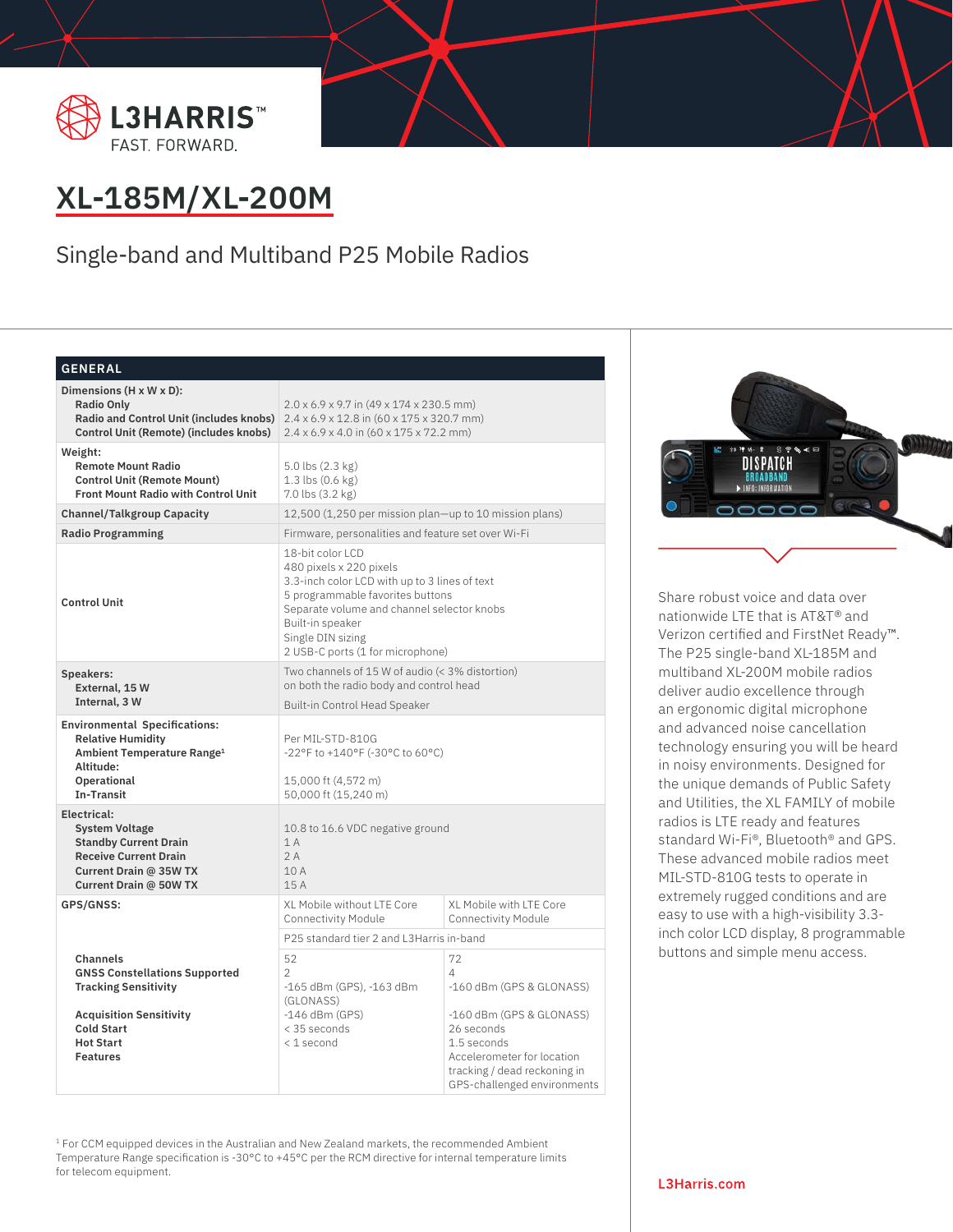| <b>LMR TRANSMITTER</b>                                     |                                                                                                       |                                                        |                                    |                    |  |
|------------------------------------------------------------|-------------------------------------------------------------------------------------------------------|--------------------------------------------------------|------------------------------------|--------------------|--|
| <b>Frequency Bands (MHz)</b>                               | <b>VHF</b>                                                                                            | <b>UHF</b>                                             | 700/800                            | 900                |  |
| <b>Frequency Range (US)</b>                                | 136-174                                                                                               | 378-522                                                | 768-776, 798-806, 806-816, 851-861 | 896-902, 935-944   |  |
| Frequency Range (Int'l)                                    | 136-174                                                                                               | 378-522                                                | 763-776, 793-806, 806-825, 851-870 | 896-902, 935-944   |  |
| <b>Modulation Limiting (kHz)</b>                           | 2.5, 5(FM)                                                                                            |                                                        |                                    | 5(FM)              |  |
| <b>Audio Response</b>                                      | Meets TIA-603-D Section 3.2.6                                                                         |                                                        |                                    |                    |  |
| <b>Spurious and Harmonics (dBc)</b>                        | < -75, FCC Part 90                                                                                    | < -70, FCC Part 90                                     | < -75, FCC Part 90                 | < -75, FCC Part 90 |  |
| FM Hum and Noise (dB @ 12.5 kHz)                           | 45.0                                                                                                  |                                                        |                                    |                    |  |
| FM Hum and Noise (dB @ 25 kHz)                             | 47.0                                                                                                  |                                                        |                                    |                    |  |
| <b>Audio Distortion (%)</b>                                | < 3.0                                                                                                 |                                                        |                                    |                    |  |
| <b>P25 Modulation Fidelity (%)</b>                         | < 3.00                                                                                                |                                                        |                                    |                    |  |
| <b>Frequency Stability (ppm)</b>                           | ±1.5                                                                                                  |                                                        |                                    |                    |  |
| P25 Adjacent Power (dB)                                    | > 67                                                                                                  | > 67 @ 50 W (378-512 MHz)<br>> 67 @ 25 W (512-52 2MHz) | >67                                | >67                |  |
| <b>Channel Spacing (kHz)</b>                               | 12.5, 25                                                                                              |                                                        |                                    | 12.5               |  |
| <b>Conducted Emissions (dBc)</b>                           | $-75$                                                                                                 | $-70$                                                  | $-75$                              | $-75$              |  |
| <b>Radiated Emissions</b>                                  | Meets TIA/EIA-603-D 3.2.12                                                                            |                                                        |                                    |                    |  |
| <b>LMR RECEIVER</b>                                        |                                                                                                       |                                                        |                                    |                    |  |
|                                                            |                                                                                                       |                                                        |                                    |                    |  |
| <b>Frequency Bands</b>                                     | <b>VHF</b>                                                                                            | <b>UHF</b>                                             | 700/800                            | 900                |  |
| Frequency Range (U.S.)                                     | 136-174                                                                                               | 378-522                                                | 768-776, 851-861                   | 935-944            |  |
| <b>Frequency Range (Int'l)</b>                             | 136-174                                                                                               | 378-522                                                | 763-776, 851-870                   | 935-944            |  |
| <b>Channel Spacing (kHz)</b>                               | 12.5, 25                                                                                              |                                                        |                                    | 12.5               |  |
| Sensitivity (12 dB SINAD)                                  | $-119$ dBm                                                                                            |                                                        |                                    |                    |  |
| P25 Sensitivity (5% BER)                                   | $-119$ dBm                                                                                            |                                                        |                                    |                    |  |
| <b>Adjacent Channel Rejection</b><br>@ 25 kHz (dB)         | 77                                                                                                    | 78                                                     | 76                                 | <b>NA</b>          |  |
| <b>Adjacent Channel Rejection</b><br>@ 12.5 kHz (dB)       | 72                                                                                                    | 70                                                     | 70                                 | 70                 |  |
| P25 Adjacent Channel Rejection<br>@ 12.5 kHz (dB)          | 60                                                                                                    | 60                                                     | 60                                 | 60                 |  |
| <b>Intermodulation Distortion (dB)</b>                     | 77                                                                                                    | 78                                                     | 75                                 | 75                 |  |
| FM Hum and Noise @ 12.5kHz (dB)                            | 49                                                                                                    | 47                                                     | 45                                 | 45                 |  |
| FM Hum and Noise @ 25 kHz (dB)                             | 50                                                                                                    | 50                                                     | 47                                 | <b>NA</b>          |  |
| <b>Rated Audio Output</b>                                  | 2 channels of 15 W RMS into 4 Ohm                                                                     |                                                        |                                    |                    |  |
| <b>Audio Distortion</b>                                    | < 3.0% @ rated power                                                                                  |                                                        |                                    |                    |  |
| Stability (ppm)                                            | $+/- 1.5$                                                                                             |                                                        |                                    |                    |  |
| <b>Spurious Rejection (dB)</b>                             | 92                                                                                                    | 90                                                     | 88<br>74 (771.3-772.3)             | 88                 |  |
| Selectivity (dB)                                           | ΝA                                                                                                    | ΝA                                                     | 20 (NPSPAC Only)                   | ΝA                 |  |
| <b>BROADBAND</b>                                           |                                                                                                       |                                                        |                                    |                    |  |
| <b>LTE Protocol</b>                                        | 3GPP Release 11, Category 12, Power Class 3 UE with support for QoS QCI                               |                                                        |                                    |                    |  |
| <b>North America</b><br><b>LTE Option</b>                  | FCC ID: N7NEM75S<br>4G LTE Bands: B2, B4, B5, B12, B13, B14, B17, B29*, B30*, B66<br>3G Bands: B2, B5 |                                                        |                                    |                    |  |
| <b>International LTE Option</b><br>(In selected countries) | 4G LTE Bands: B1, B3, B5, B7, B8, B28<br>3G Bands: B1, B5, B8                                         |                                                        |                                    |                    |  |
| Wi-Fi                                                      | 802.11ac 2.4 GHz and 5 GHz; supports up to 10 client devices                                          |                                                        |                                    |                    |  |

\*Downlink only for Carrier Aggregation

**Bluetooth** Bluetooth 4.0 (128-bit encryption)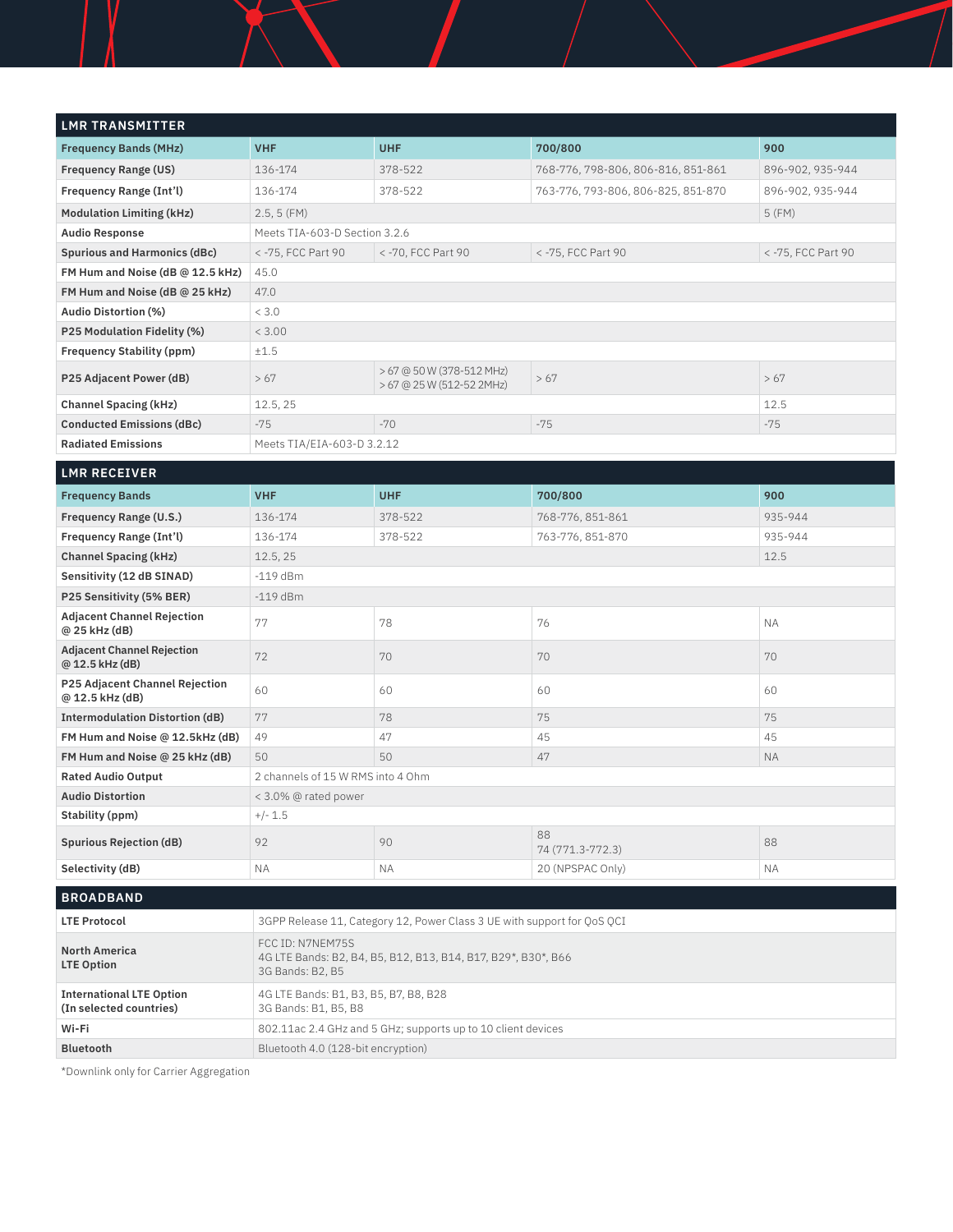| <b>ENVIRONMENTAL STANDARD</b>        |                                  |                        |                                            |  |
|--------------------------------------|----------------------------------|------------------------|--------------------------------------------|--|
| <b>Applicable</b><br><b>Standard</b> | <b>Parameter</b>                 | <b>Methods</b>         | <b>Procedure/Categories</b>                |  |
| MIL-STD-810G*                        | Low Pressure                     | 500.5                  | 1,2                                        |  |
|                                      | High Temperature                 | 501.5                  | 1,2                                        |  |
|                                      | Low Temperature                  | 502.5                  | 1,2                                        |  |
|                                      | Temperature Shock                | 503.5                  | $1 - B$                                    |  |
|                                      | Solar Radiation                  | 505.5                  | 1/A1                                       |  |
|                                      | IP65 (Control Unit)              | 506.5                  | 1,3                                        |  |
|                                      | IP54 (Radio)                     | 506.5                  | 3                                          |  |
|                                      | Humidity                         | 507.5                  | $\overline{2}$                             |  |
|                                      | Salt Fog                         | 509.5                  | $\mathbf 1$                                |  |
|                                      | <b>Blowing Dust</b>              | 510.5                  | 1,2                                        |  |
|                                      | Vibration (Basic Transportation) | 514.6                  | 1, Category 4                              |  |
|                                      | Vibration (Minimum Integrity)    | 514.6                  | 1, Category 24                             |  |
|                                      | Shock (Crash Hazard)             | 516.6                  | 5                                          |  |
|                                      | Shock (Bench Handling)           | 516.6                  | 6                                          |  |
| <b>U.S. Forest Service</b>           | Vibration<br>$(10-60 Hz)$        | Paragraph 2.15         |                                            |  |
| IEC 60529                            | Dust-tight and Water Jets        | IP65<br>(Control Unit) | Table 2, Par. 13.4<br>Table 3, Par. 14.2.5 |  |

Ĩ

\*Also meets equivalent superseded MIL-STD-810D, E and F

| <b>DIGITAL OPERATION</b>           |                                                                                |                            |  |
|------------------------------------|--------------------------------------------------------------------------------|----------------------------|--|
| Protocol                           | P <sub>25</sub>                                                                | ProVoice™                  |  |
| <b>Vocoding Method</b>             | AMBE+2™ Enhanced<br>Full Rate & Enhanced Half Rate                             | AMBE+2™ Enhanced Full Rate |  |
| Signaling Rate (kbps)              | 9.6                                                                            | 9.6                        |  |
| Modulation                         | Phase 1 TX: C4FM, RX: C4FM & WCQPSK<br>Phase 2 TX: HCPM, RX: WCOPSK            | <b>GFSK</b>                |  |
| <b>L3Harris Failsoft Operation</b> | Switch to site Trunking Mode (for L3Harris infrastructure) or P25 Conventional |                            |  |

**ENCRYPTION**

| <b>Encryption Algorithms</b> | Voice Encryption:<br>Single-key AES/DES<br>Multiple-key AES/DES<br>DES-OFB<br>Encryption Lite (ARC4)<br>256-bit AFS P25<br>64-bit DFS<br>Control Channel Encryption:<br>128-bit AES (LLA) |
|------------------------------|-------------------------------------------------------------------------------------------------------------------------------------------------------------------------------------------|
| <b>Encryption Keys</b>       | 128 keys (128 AES, 64 DES), store up to 5 UKEKs per radio                                                                                                                                 |
| <b>Encryption Keying</b>     | L3Harris Key Loader, P25 Conventional and Trunked Over-the-Air-Rekeying (OTAR) for respective UKEKs                                                                                       |

**REGULATORY DATA**

| <b>Frequency Range</b>       | RF Output (W)                                                                                                                                   | Frequency<br>Stability | <b>FCC Type</b><br><b>Acceptance ID</b> | Applicable<br><b>FCC Rule</b> | Industry<br>Canada ID | <b>Applicable Industry</b><br><b>Canada Rule</b> |
|------------------------------|-------------------------------------------------------------------------------------------------------------------------------------------------|------------------------|-----------------------------------------|-------------------------------|-----------------------|--------------------------------------------------|
| 136-174                      | 50.0                                                                                                                                            |                        | OWDTR-0161-F                            | 90                            | 3636B-0161            | RSS-119                                          |
| 378-522                      | 50.0                                                                                                                                            |                        | OWDTR-0161-F                            | 90                            | 3636B-0161            | RSS-119                                          |
| 763-776, 793-806             | 30.0                                                                                                                                            | 0.1                    | OWDTR-0161-F                            | 90                            | 3636B-0161            | RSS-119                                          |
| 806-825, 851-870             | 35.0                                                                                                                                            | 0.1                    | OWDTR-0161-F                            | 90                            | 3636B-0161            | RSS-119                                          |
| 896-901                      | 35.0                                                                                                                                            | 0.1                    | $OWDTR-0161-F$                          | 90                            | 3636B-0161            | RSS-119                                          |
| 935-944                      | 35.0                                                                                                                                            | 0.1                    | OWDTR-0161-F                            | 90, 101                       | 3636B-0161            | RSS-119                                          |
| <b>Emissions Designators</b> | 16KOF3E, 16KOF1D, 16KOF1E, 14KOF3E, 14KOF1D, 14KOF1E, 11KOF3E, 11K7F1D, 11K7F1E, 7K1OF1D, 7K1OF1E, 8K4OF1D, 8K4OF1E,<br>8K10DXW.18K5F1W.12K9F1W |                        |                                         |                               |                       |                                                  |